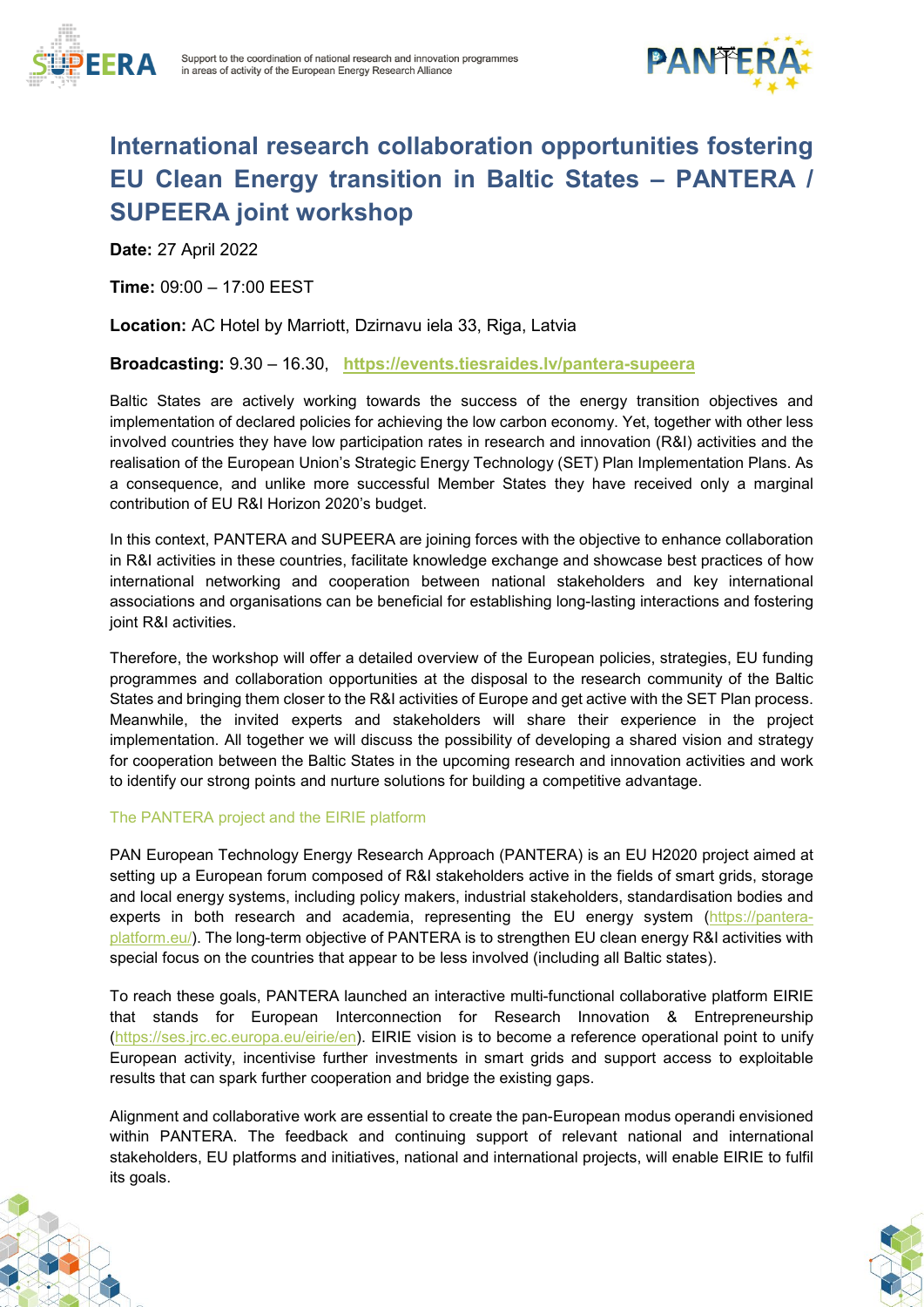



### The European Energy Research Alliance (EERA) and SUPEERA project

The **European Energy Research Alliance (EERA)** is an association of European public research centres and universities active in low-carbon energy research. EERA pursues the mission of catalysing European energy research for a climate-neutral society by 2050. Bringing together more than 250 organisations from 30 countries, EERA is Europe's largest energy research community. EERA coordinates its research activities through [18 Joint Programmes](https://www.eera-set.eu/research/joint-programmes.html) and is a key player in the SET Plan. For further information, see [https://www.eera-set.eu/.](https://www.eera-set.eu/)

Among different high-level objectives, the ["SUPEERA"](http://www.supeera.eu/) project aims at raising awareness about the SET Plan and the Clean Energy Transition among research organisations, funding bodies and [National](https://erc.europa.eu/ncp#:%7E:text=National%20Contact%20Points%20(NCPs)%20are,in%20some%20non%2DEuropean%20countries.)  [Contact Points \(NCPs\)](https://erc.europa.eu/ncp#:%7E:text=National%20Contact%20Points%20(NCPs)%20are,in%20some%20non%2DEuropean%20countries.) from the EU-13 countries and it proposes to widen the activity of those countries towards the SET Plan by facilitating the mobilisation of the identified stakeholders. SUPEERA aims to realise these objectives through the implementation of the following actions:

- The **identification and mapping** of national research organisations from targeted EU-13 countries with limited or inexistent participation in the **SET Plan Implementation Plans**, with great potential to be strategically involved in the future;
- The **engagement at EERA activities and the SET Plan** of those stakeholders beyond EERA network through the organisation of workshops and events;
- The **facilitation of knowledge exchange activities and sharing best practices** between EU-13 stakeholders and key EERA members with the ambition of establishing long-lasting interactions.

| <b>Time</b>     | <b>Content</b>                                                                                                                                                                                                                                                                                                                                        | <b>Presenter</b>                                                                                                                                                                                                                                                                                                                                                                                                                                                                                                                                                                                                                |
|-----------------|-------------------------------------------------------------------------------------------------------------------------------------------------------------------------------------------------------------------------------------------------------------------------------------------------------------------------------------------------------|---------------------------------------------------------------------------------------------------------------------------------------------------------------------------------------------------------------------------------------------------------------------------------------------------------------------------------------------------------------------------------------------------------------------------------------------------------------------------------------------------------------------------------------------------------------------------------------------------------------------------------|
| $9:00 - 9:30$   | Registration and coffee                                                                                                                                                                                                                                                                                                                               |                                                                                                                                                                                                                                                                                                                                                                                                                                                                                                                                                                                                                                 |
| $09.30 - 09:35$ | Welcome address                                                                                                                                                                                                                                                                                                                                       | Dr Anna Mutule, Head of Smart Grid<br>Research Centre, Latvia                                                                                                                                                                                                                                                                                                                                                                                                                                                                                                                                                                   |
| $9:35 - 09:50$  | European strategy and latest<br>policy and legislative<br>developments supporting clean<br>energy transition                                                                                                                                                                                                                                          | Aleksandra Kronberga, Policy Officer at New<br>Energy Technologies' Unit, DG Energy,<br><b>European Commission</b>                                                                                                                                                                                                                                                                                                                                                                                                                                                                                                              |
| $09:50 - 10:20$ | R&I activities supporting clean<br>energy transition in Latvia:<br>Strategy<br>Priorities<br>Challenges and<br>opportunities                                                                                                                                                                                                                          | Einārs Cilinskis, Senior Expert, Department<br>of Sustainable Energy Policy, Ministry of<br>Economics<br>Jānis Ancāns, Head of National Contact Point<br>for Horizon Europe, Latvian Council of Science                                                                                                                                                                                                                                                                                                                                                                                                                         |
| $10:20 - 11:20$ | Sharing experience in<br>international R&I collaborative<br>projects and best practice:<br>Latvian best practice in<br>energy R&I, experience in<br>implementation of<br>Projects of Common<br>Interest<br>Lithuanian best practice in<br>$\bullet$<br>energy R&I<br>Estonian best practice in<br>energy R&I<br>Nordic best practice in<br>energy R&I | Dr Antons Kutjuns, Head of Development<br>and Research Division, Augstsprieguma Tīkls,<br>Latvia<br>Dr Žaneta Stasiškienė, Director of Institute of<br>Environmental Engineering, Kaunas University<br>of Technology, Lithuania<br>Karl Kull, researcher in Tallinn University of<br>Technology, Department of Electrical Power<br>Engineering and Mechatronics, Estonia<br>Dr Irina Oleinikova, Head of Power System<br>Operation and Analysis group, Department of<br><b>Electric Power Engineering</b><br>Faculty of Information Technology and<br>Electrical Engineering, Norwegian University of<br>Science and Technology |

## **Agenda**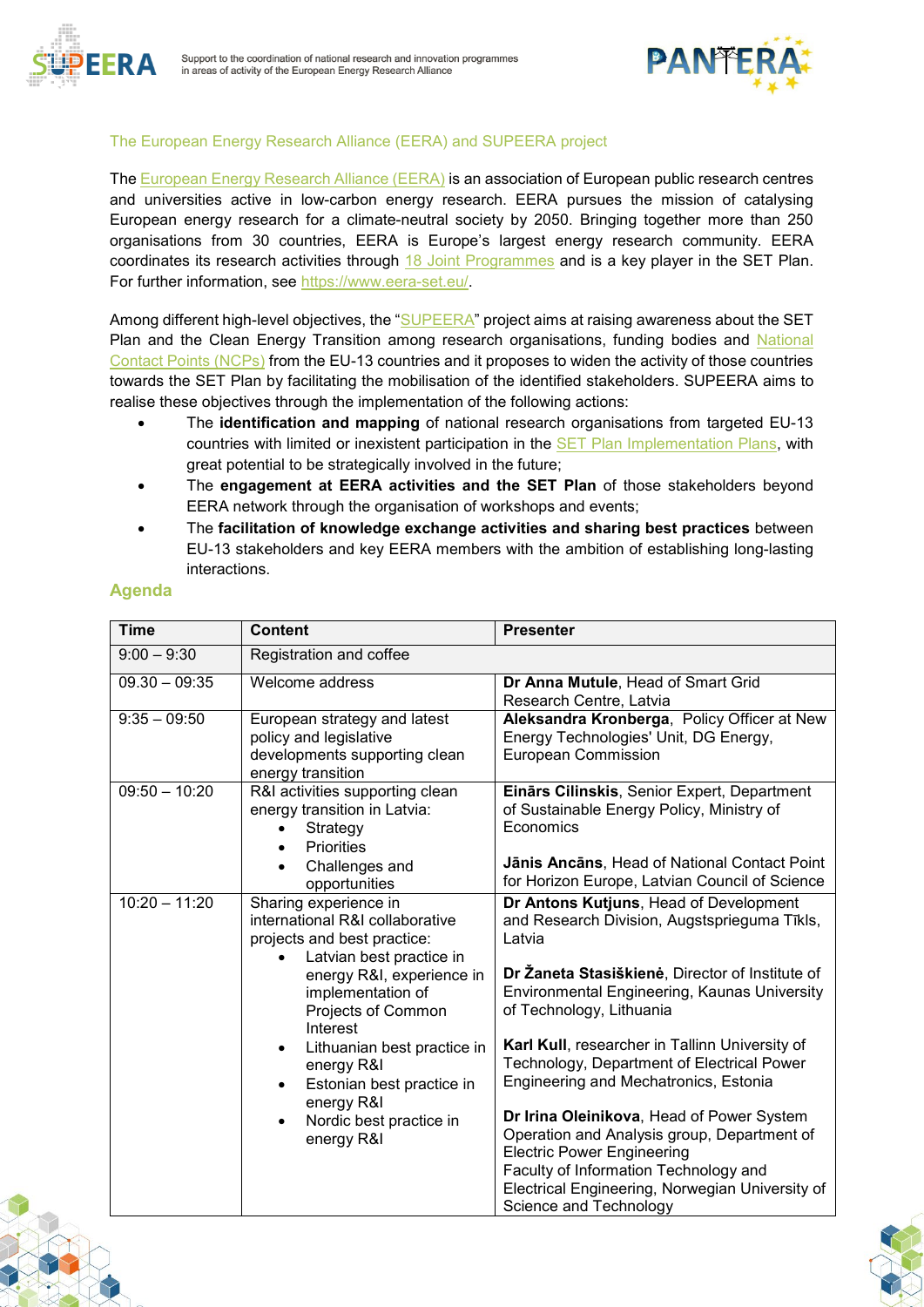



| $11:20 - 11:40$            | Coffee break                                                                                                                                                                                                                                                                                                            |                                                                                                                                                                                                                                                                                             |
|----------------------------|-------------------------------------------------------------------------------------------------------------------------------------------------------------------------------------------------------------------------------------------------------------------------------------------------------------------------|---------------------------------------------------------------------------------------------------------------------------------------------------------------------------------------------------------------------------------------------------------------------------------------------|
| $11:40 - 11:55$            | SUPEERA findings: engagement<br>of Baltic States in H2020 or R&I                                                                                                                                                                                                                                                        | Dr Ivan Matejak, SUPEERA coordinator,<br>EERA, Belgium                                                                                                                                                                                                                                      |
| $11:55 - 12:10$            | PANTERA process                                                                                                                                                                                                                                                                                                         | Dr Venizelos Efthymiou, PANTERA<br>coordinator, FOSS Research Centre of<br>University of Cyprus                                                                                                                                                                                             |
| 12:10-13:00                | Panel discussion:<br>Opportunities to increase<br>participation in joint R&I activities                                                                                                                                                                                                                                 | <b>Moderator:</b><br>Dr Paula Carroll, Centre for Business<br>Analytics   Energy Institute Management<br>Information Systems Department, University<br>College Dublin<br><b>Panellists:</b><br><b>Dr Antons Kutjuns</b><br>Dr Žaneta Stasiškienė<br><b>Karl Kull</b><br>Dr Irina Oleinikova |
| 13:00-13:20                | EIRIE platform, how is accessed,<br>the roles of various users,<br>collaboration area, matchmaking<br>area etc.                                                                                                                                                                                                         | Dr Venizelos Efthymiou<br>Tasos Tsitsanis, Suite5, Cyprus<br>Dr Kyriaki Psara, FOSS Research Centre of<br>University of Cyprus                                                                                                                                                              |
| 13:20-13:30                | Wrap up and feedback                                                                                                                                                                                                                                                                                                    | Dr Venizelos Efthymiou                                                                                                                                                                                                                                                                      |
| 13:30-14:30                | Lunch and networking                                                                                                                                                                                                                                                                                                    |                                                                                                                                                                                                                                                                                             |
| 14:30-14:50                | The SUPEERA project:<br>Mobilization of EU-13 national<br>public research resources in the<br><b>Clean Energy Transition:</b><br>challenges and opportunities<br>SET Plan and CET -<br>$\circ$<br>benefits and engagement<br>possibilities<br>Investment and reform<br>$\circ$<br>measures for Baltic<br>States for CET | Dr Ivan Matejak, SUPEERA coordinator,<br>EERA, Belgium                                                                                                                                                                                                                                      |
| 14:50-15:20<br>15:20-16:20 | R&I opportunities for collaboration<br>and funding<br>Horizon Europe<br>$\bullet$<br>Clean Energy<br>$\circ$<br>Transition<br>Partnership<br><b>Widening Calls</b><br>$\circ$<br>Norway/EEA Grants<br>$\bullet$<br>Energy technology policy<br>$\bullet$                                                                | Spyridon Pantelis, Project Manager, EERA,<br>Belgium<br>Petter Støa, Vice President Research,<br><b>SINTEF Energi AS, Norway</b><br>Daumantas Kerezis, Adviser at the Innovation                                                                                                            |
|                            | formation in Lithuania<br><b>Experience and benefits</b><br>$\bullet$<br>from the participation in<br>the energy international<br>networks<br>ETIP SNET as an active<br>$\bullet$<br>link of national<br>stakeholders with EU's<br>R&I prime movers                                                                     | Group of the Ministry of Energy of the Republic<br>of Lithuania<br>Dr Rolandas Urbonas, Deputy Director of the<br>Lithuanian Energy Institute<br>Dr Venizelos Efthymiou, PANTERA<br>coordinator, FOSS Research Centre of<br>University of Cyprus                                            |
| 16:20-16:30                | Wrap-up and closing remarks                                                                                                                                                                                                                                                                                             | Dr Ivan Matejak, SUPEERA coordinator,                                                                                                                                                                                                                                                       |
| 16:30-17:00                | Networking                                                                                                                                                                                                                                                                                                              | EERA, Belgium                                                                                                                                                                                                                                                                               |